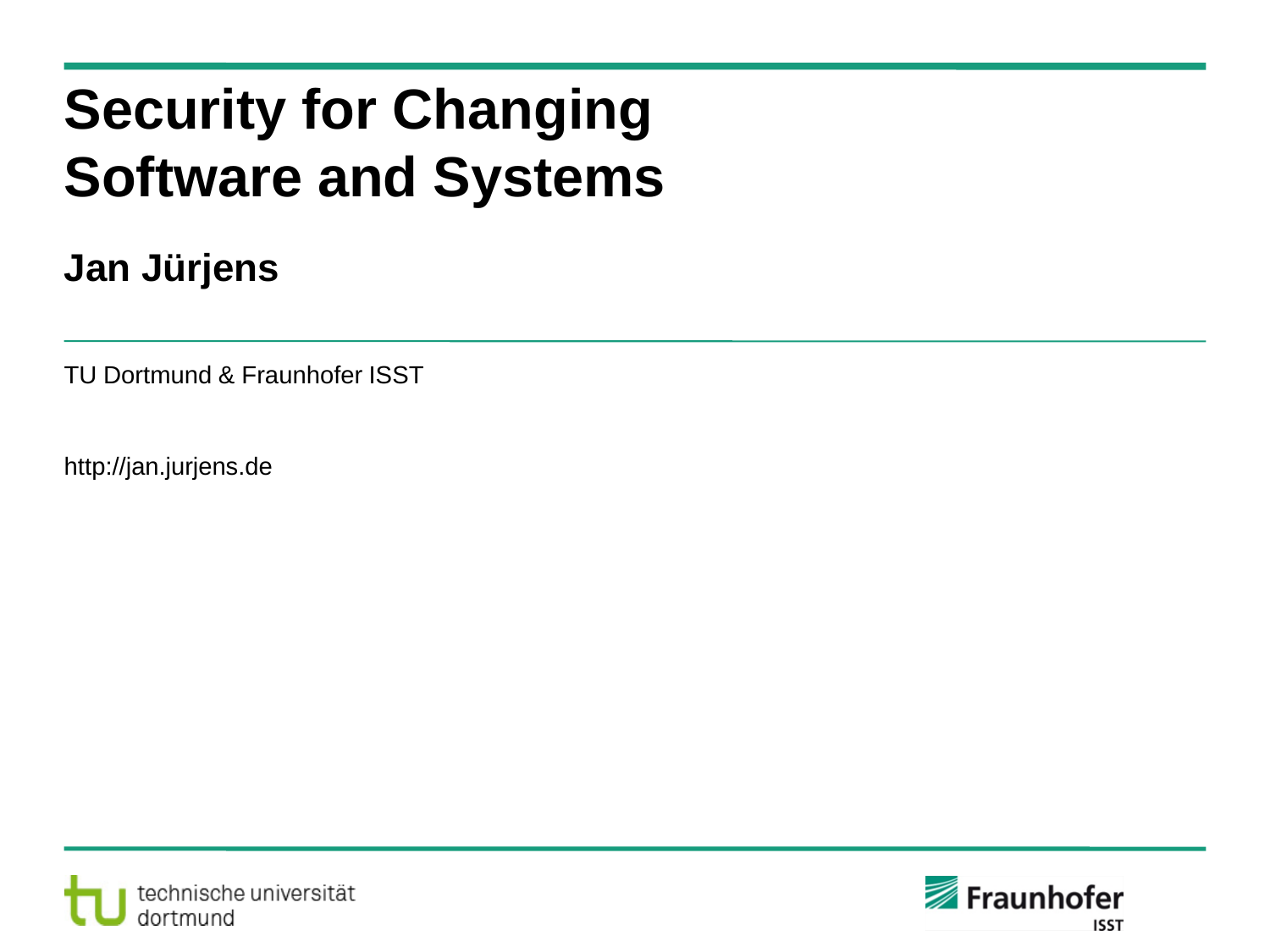## Challenges:

- Software lifetime often longer than intended (cf. Year-2000-Bug).
- Systems evolve during their lifetime.
- In practice evolution is difficult to handle.

Problem: Critical requirements (e.g. security) preserved ?



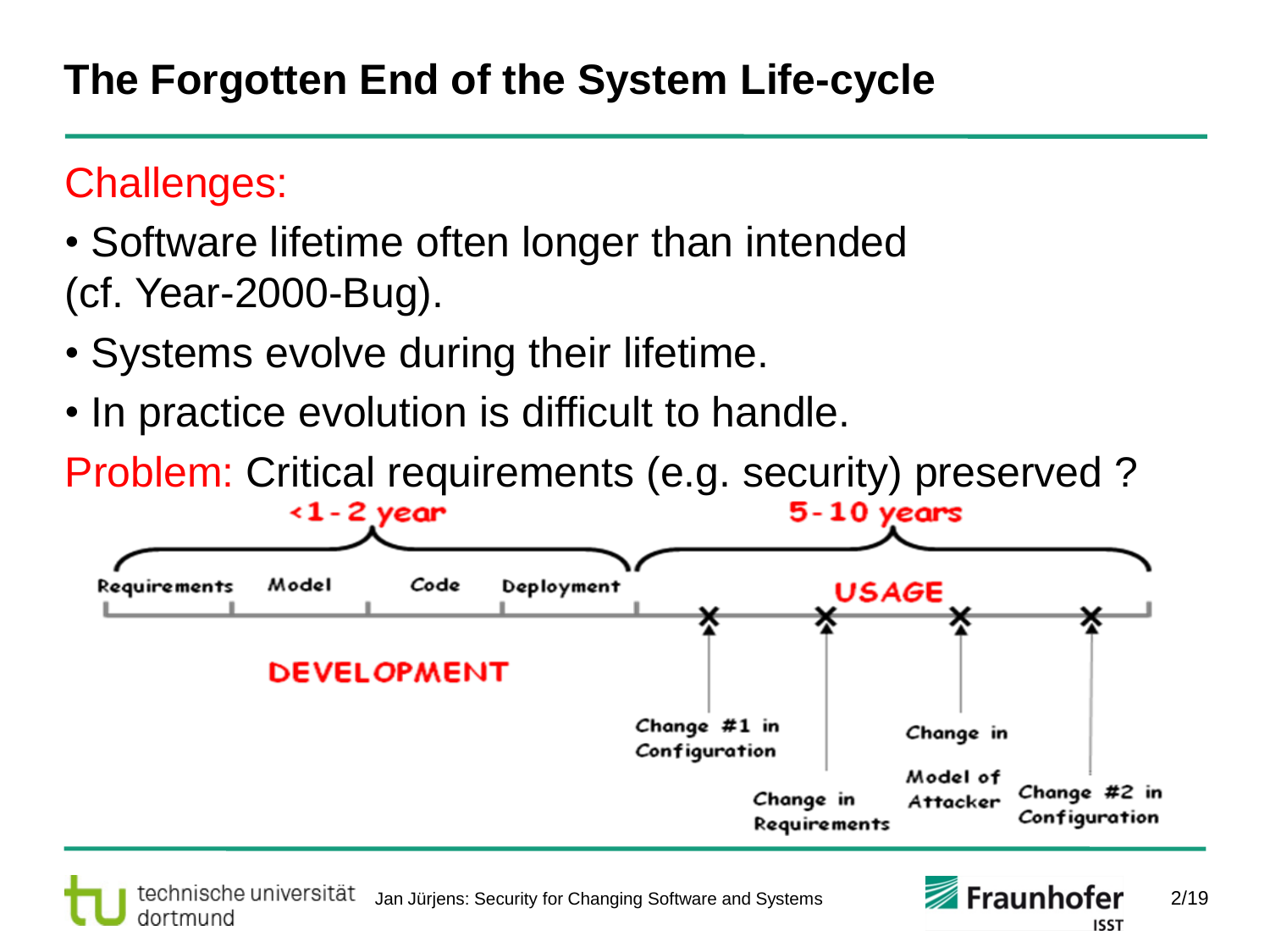

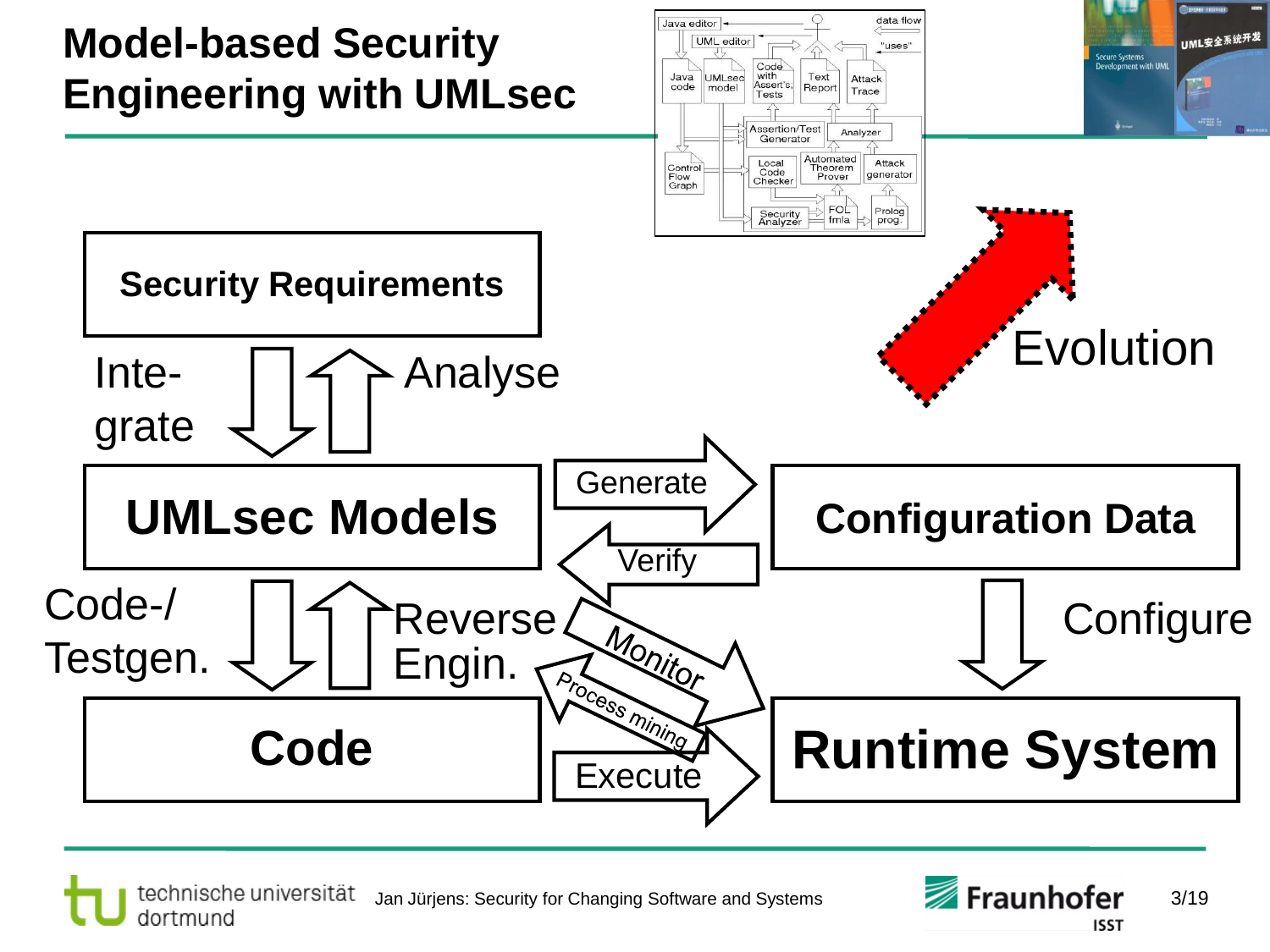Each artifact may evolve.

- To reduce costs, reuse verification results as far as possible.
- $\Rightarrow$  Under which conditions does evolution preserve security?



Even better: examine possible future evolution for effects on security.

- Check *beforehand* whether potential evolution will preserve security.
- Choose an architecture during the design phase which will support future evolution best wrt. security.

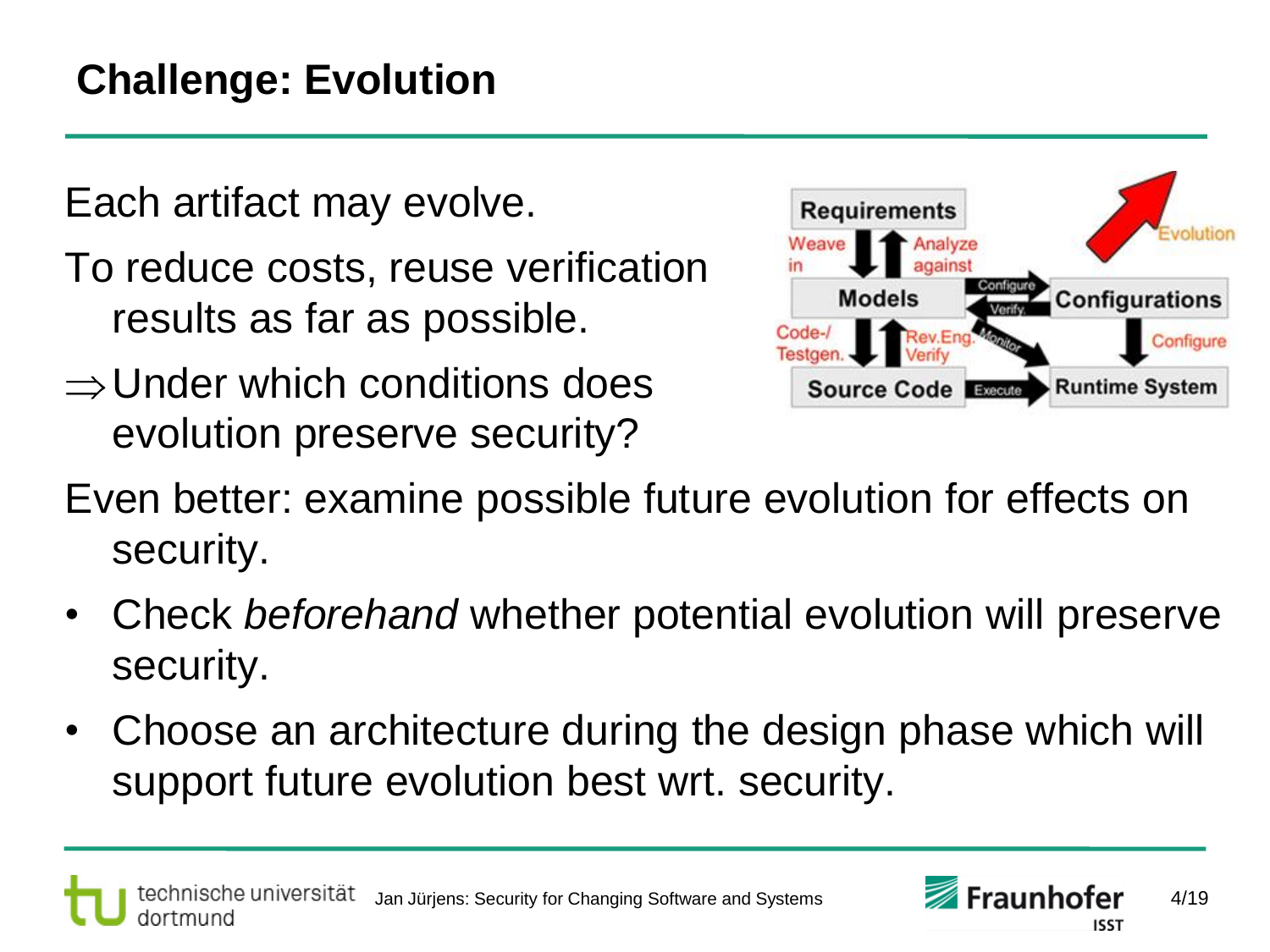

## **Formalize model execution.** For transition

*t=(source,msg,cond[msg],action[msg],target)* and message *m*, execution formalized as:

*Exec(t,m)* = [state<sub>current</sub>=source  $\land$  m=msg  $\land$  cond[m]=true  $\Rightarrow$  action[m]  $\land$  state<sub>current.t(m)</sub>=target ].

(where *statecurrent* current state; *statecurrent.t(m)* state after executing *t*).

# **Example:** Transition *t<sup>0</sup> :*



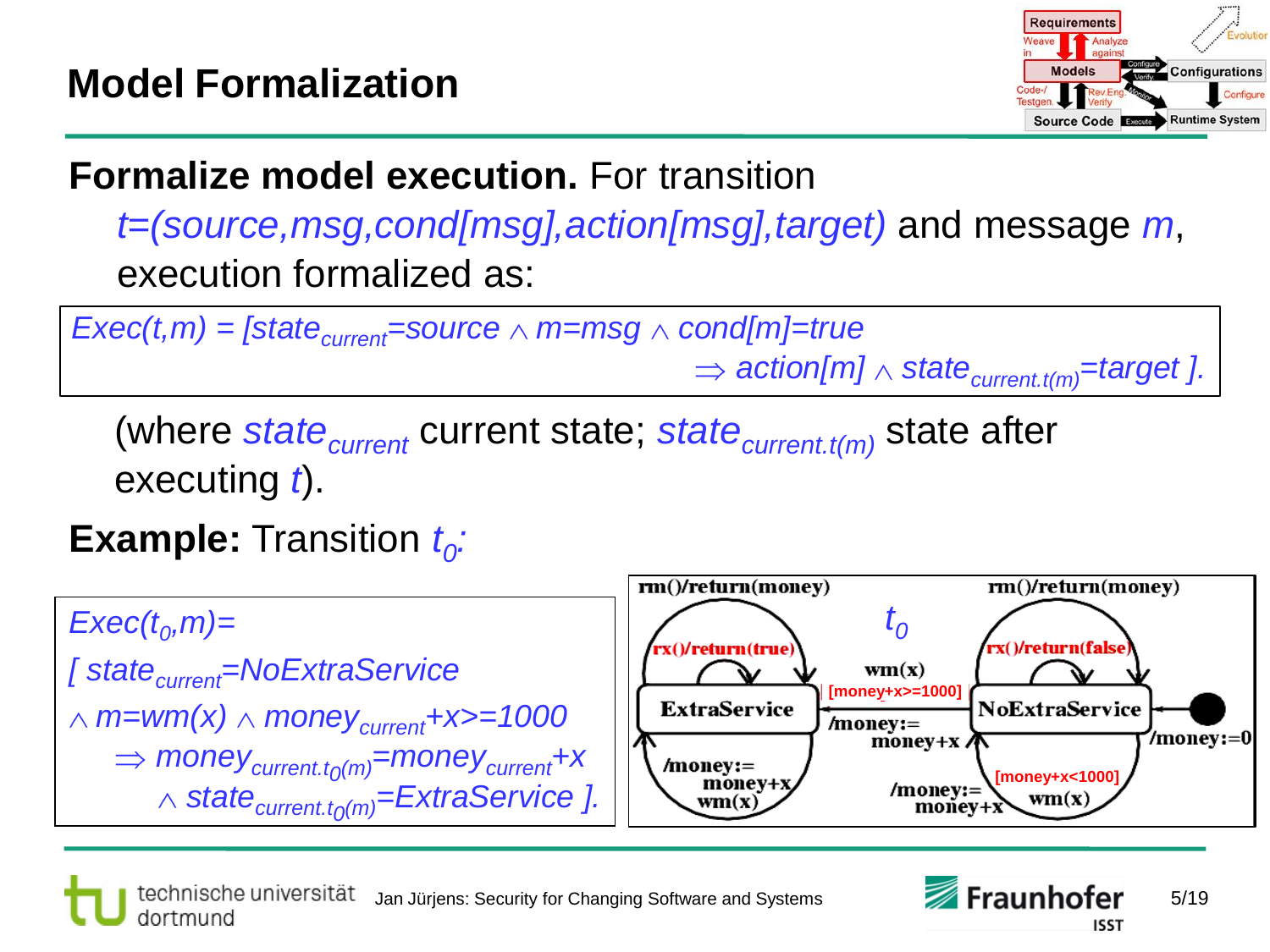

### **Example** "secure information flow":

No information flow from confidential to public data.

**Analysis:** If states *statecurrent*, *state'current* differ only in confidential attributes, then publically observable behaviour should be same:

*statecurrent ≈pub state'current statecurrent.t(m) ≈pub state'current.t(m)*

(*statecurrent ≈pub state'current* : same publically observable behaviour; *statecurrent.t(m)* : next state after executing *t(m)*).

**Example**: Insecure: confidential attribute *money* influences return value of public method *rx()*.

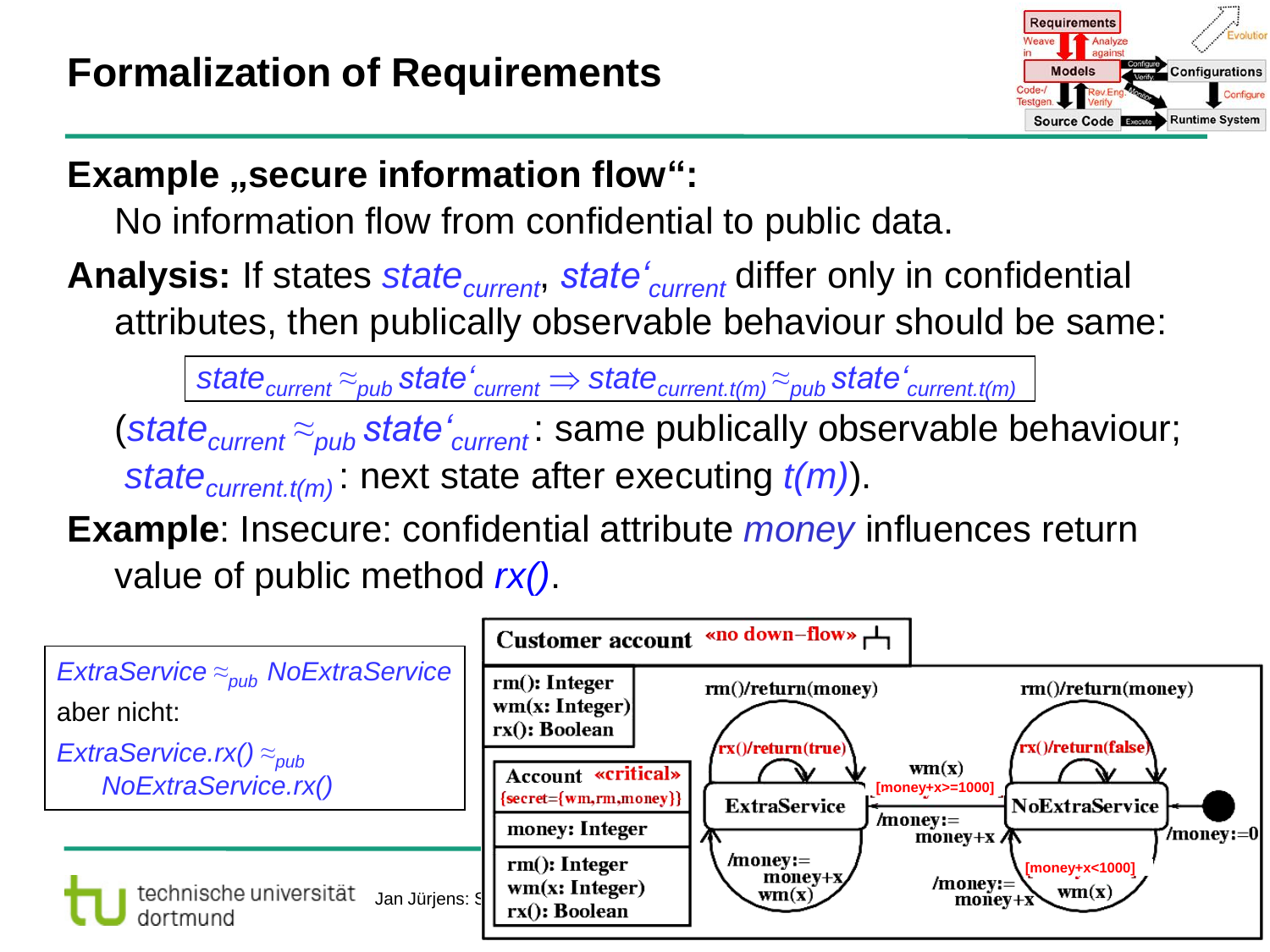# **Evolution vs. Design- / Architectural Principles**

Consider design- / architectural principles supporting evolution.

Under which conditions are requirements preserved ?

**Design technique**: **Refinement of specifications.** Supports evolution between refinements of an abstract specification.

- **Architectural principle**: **Modularization** supports evolution by restricting impact of change to modules. Different dimensions:
- **Architectural layers**
- **Component**-oriented architectures
- **Service-oriented architectures**
- **Aspect**-oriented architectures
- For each discovered conditions under which requirements are preserved. Explain this at the hand of security requirements.

Ochoa, Jürjens, Warzecha: A Sound Decision Procedure for the Compositionality of Secrecy. ESSoS'12 Ruhroth, Jürjens. Supporting Security Assurance in the Context of Evolution: Modular Modeling and Analysis with UMLsec. HASE'12 Schmidt, Jürjens: Connecting Security Requirements Analysis and Secure Design Using Patterns and UMLsec. CAiSE'11 Hatebur, Heisel, Jürjens, Schmidt: Systematic Development of UMLsec Design Models Based on Security Requirements. FASE'11



**Requirements** 

Source Code Execute

**Runtime System**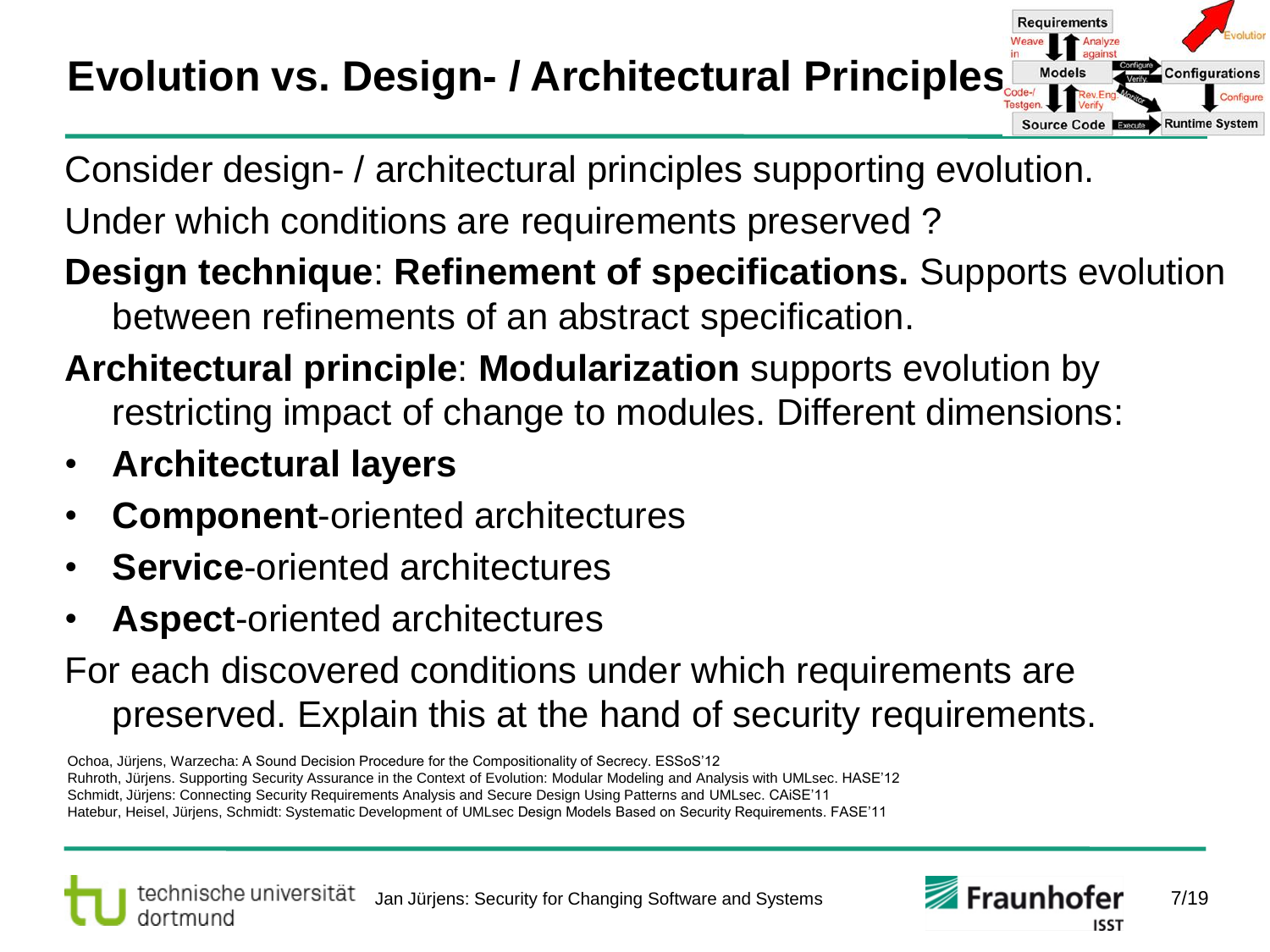

For behaviour preserving refinement, one would expect preservation of behavioural requirements.

# **"Refinement Paradox**": Surprisingly, in general not true [Roscoe'96].

**Example:** In above example, transition *rx()/return(true)* (resp. *false*) is refinement of "secure " transition *rx()/return(random\_bool)*.



**Problem:** Mixing non-determinism as under-specification resp. as security mechanism.

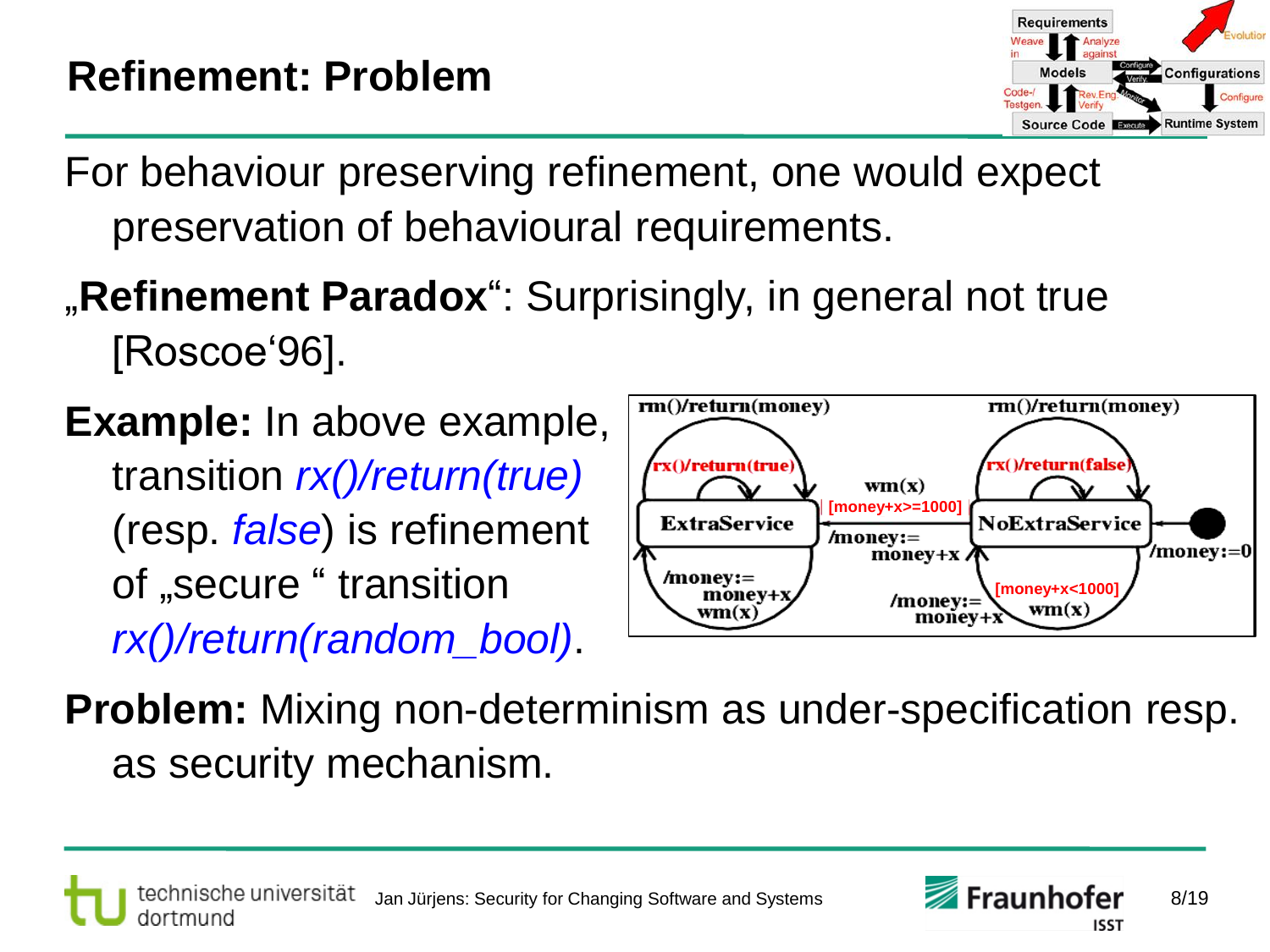

Our specification approach separates non-determinism as under-specification resp. as security mechanism.

**Result**: Refinement now preserves behavioural requirements.

**Definition** Q refines  $P(P \rightsquigarrow Q)$  if for each  $\vec{s} \in \mathbf{Stream}_{I_E}$ have  $[$ [P]] $(\vec{s}) \supseteq [$ [Q]] $(\vec{s})$ . **Theorem** If P preserves secrecy of m and  $P \rightsquigarrow Q$ then  $Q$  preserves secrecy of  $m$ .

**Proof:** using formal semantics.

**Above example:** with our approach: **not** a refinement.



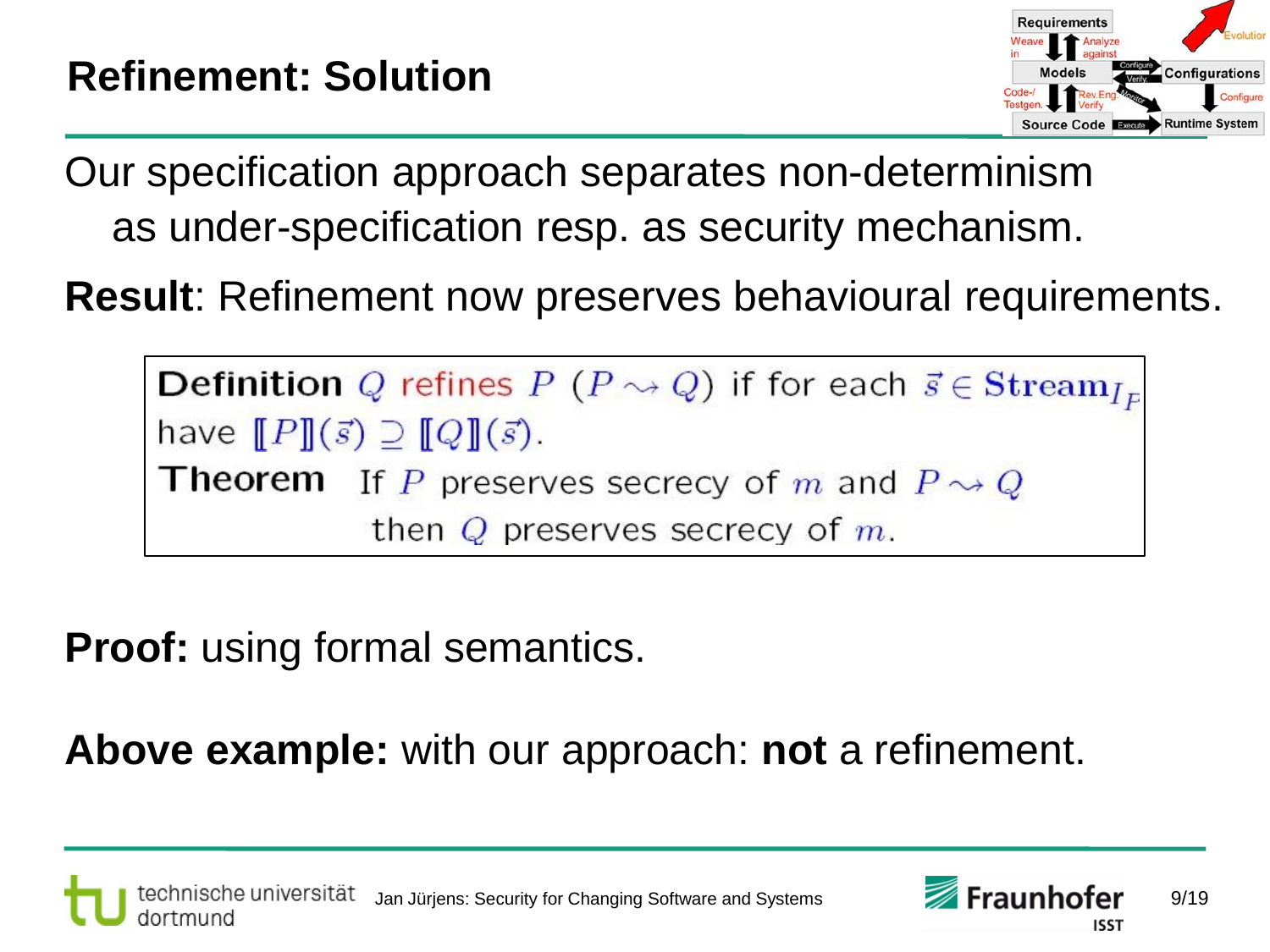

**Problem**: Behavioural requirements in general not compositional.

**Above example:** States *ExtraService* and *NoExtraService* each "secure " (only one return value for  $rx$ ), but composition in statechart not.



Under which condition are requirements preserved ?



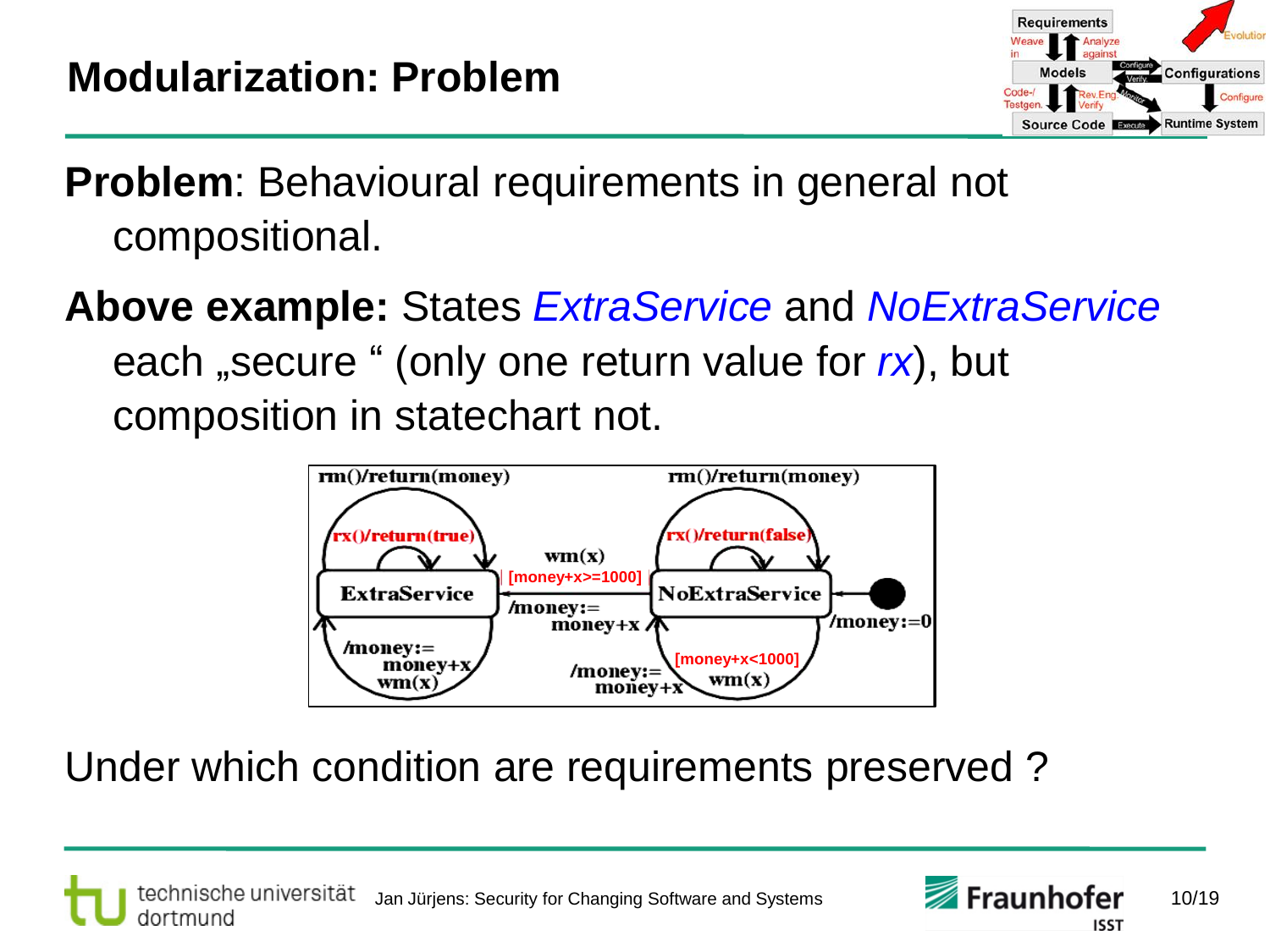

 $P_2$ 

**Solution**: Formalize requirement as "rely-guarantee"-property. **Result**: Using this formalization, get conditions  $P_1$ for compositionality. ξ D U

**Theorem 5.** Let  $P_1, P_2, D$  and U be processes with  $I_{P_1} = I_D, O_D = I_{P_2}, O_{P_2} = I_U$ and  $O_U = O_{P_1}$  and such that D has a left inverse D' and U a right inverse U'. Let  $m \in (\text{Secret} \cup \text{Keys}) \setminus \bigcup_{Q \in \{D', U'\}} (S_Q \cup K_Q).$ If  $P_1$  preserves the secrecy of m and  $P_1 \stackrel{(D,U)}{\leadsto} P_2$  then  $P_2$  preserves the secrecy of m.

**Proof:** using formal semantics.

**Above example:** Rely-guarantee formalization shows that secure composition impossible.



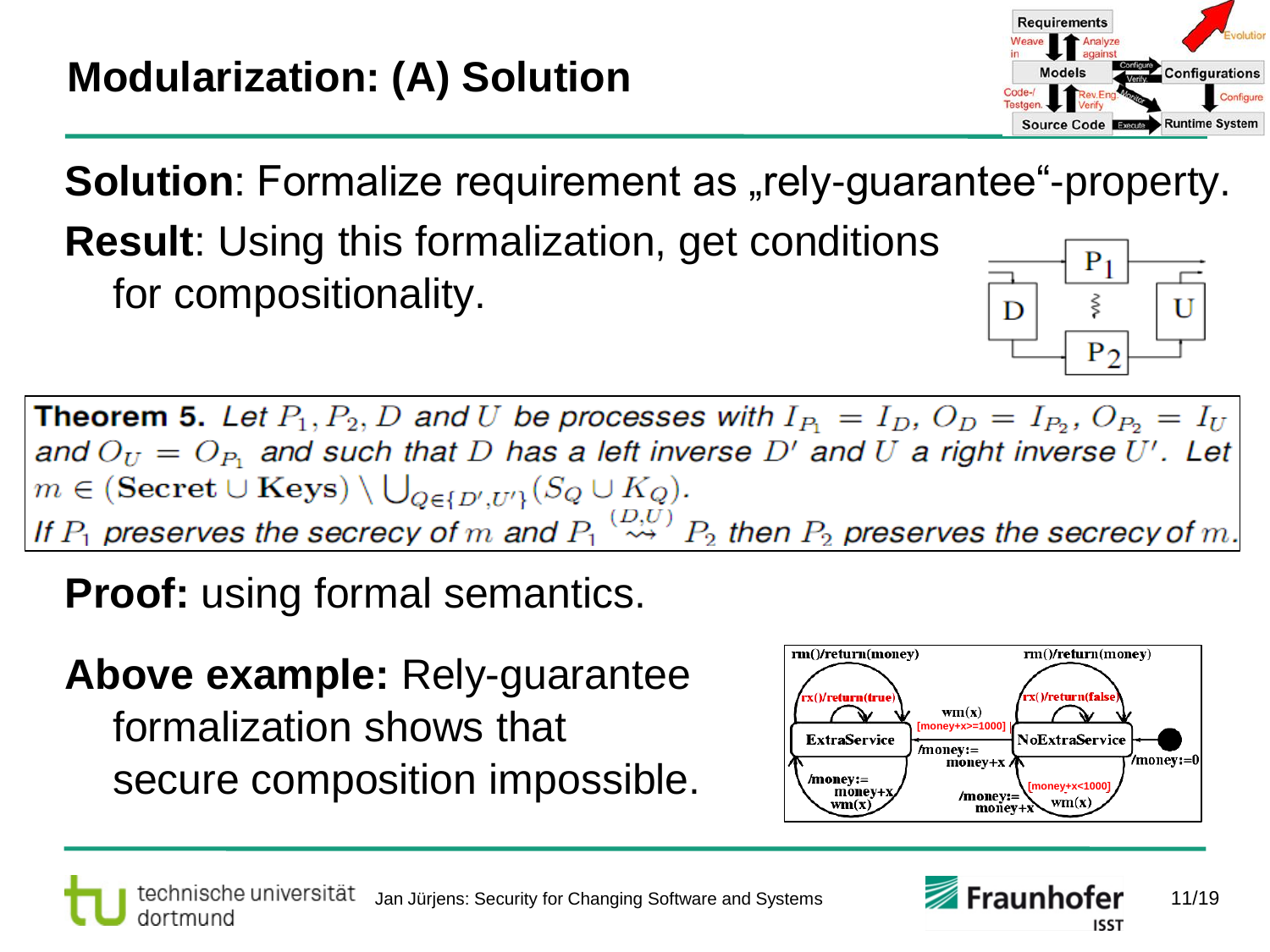## **Evolution-based Verification**

#### **Evolution-based Verification – Idea:**

- Initial verification: Tool registers which **model elements** relevant for verification of given requirement.
- Store in verified model, together with partial results ("proof-carrying models").
- Discovered **conditions on changes** such that requirement preserved.
- **Compute difference** between old and new model (e.g. using SiDiff [Kelter]).
- Only need to re-verify **model parts** which
	- 1) were **relevant** in the initial verification,
	- 2) have **changed,** and
	- 3) which don't satisfy the above-mentioned conditions.

#### Significant verification speed-up compared to simple re-verification.

Wenzel, Warzecha, Jürjens, Ochoa: UMLchange – Specifying Model Changes to Support Security Verification of Potential Evolution. Journal of Computer Standards & Interfaces, 2013.

technische universität Jan Jürjens: Security for Changing Software and Systems  $\frac{1}{2}$   $\frac{1}{2}$   $\frac{1}{2}$   $\frac{30}{2}$   $\frac{50}{2}$   $\frac{70}{2}$  12/19 dortmund



**Theorem 1** Assume that the program  $p'$  evolved from the program p where p and  $p'$  are related as in the following cases  $p = either \ p' \ or \ p''$ : This implies  $p \geq p'$  and  $p \geq p''$ .  $p = if E = E'$  then p' else p'': For any expression  $X \in \mathbf{Exp}$ such that p preserves the secrecy of  $X$ : p' preserves the secrecy of X assuming  $E = E'$  and p'' preserves the secrecy of X assuming  $E \neq E'$ . **...**



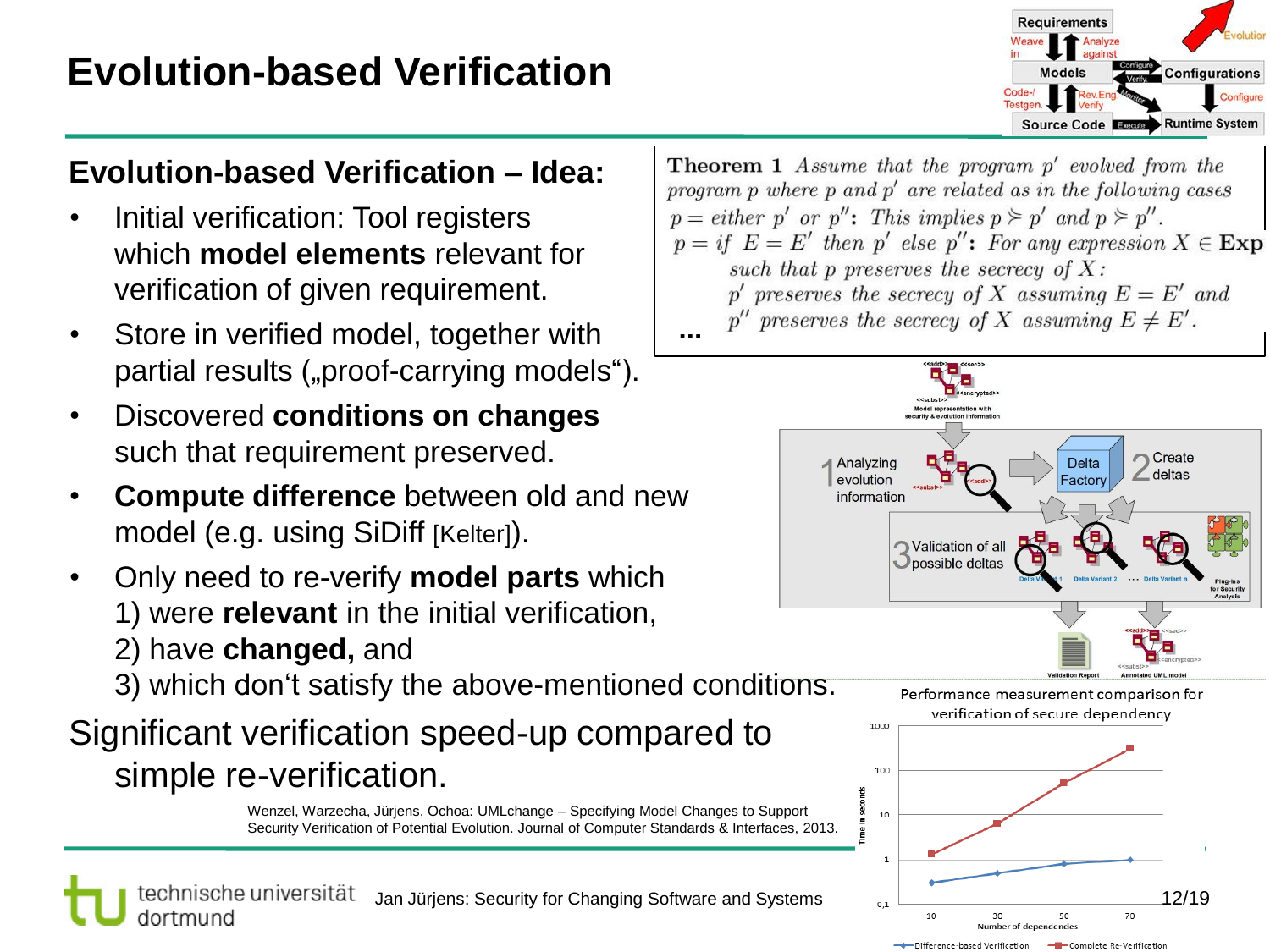

Preservation condition for secure information flow at evolution M → M': Only consider states *s*, *s'* for which:

- *s ≈pub s'* in M' but not in M, or
- *s.t(m) ≈pub s'.t(m)* in M but not in M'.



Example:  $wm(0).rx() \approx_{pub} wm(1000).rx()$  in M but not in M'. Shows that M' **violates** secure information flow (confidential data *0* and *1000* distinguishable).

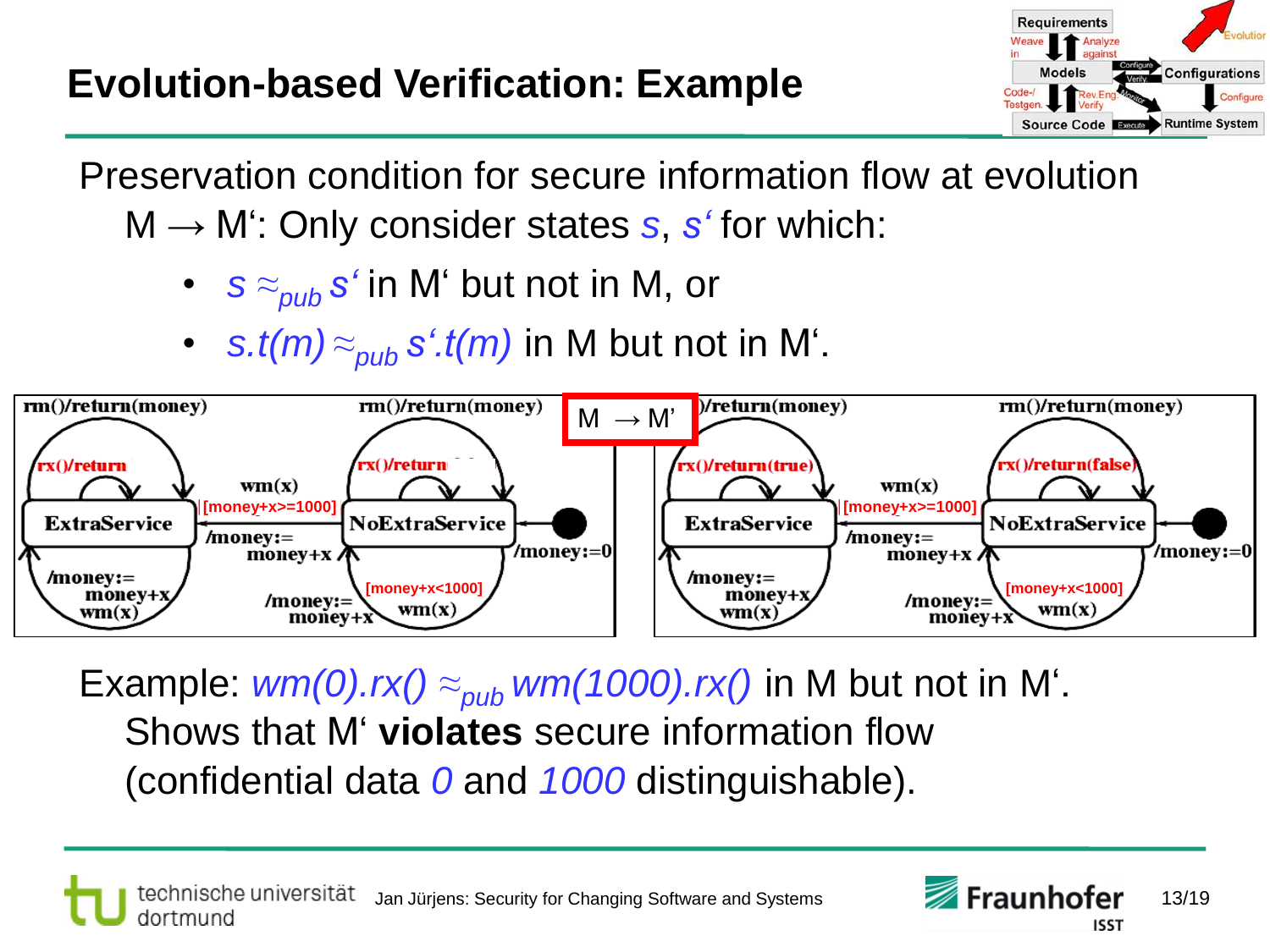





**Idea**: Reduce evolution to:

- Adding / deleting model elements.
- Supporting refactoring operations.
- => Approach for automated model-code traceability based on refactoring scripts in Eclipse.



[Bauer, Jürjens, Yu: Run-Time Security Traceability for Evolving Systems. Computer Journal '11]

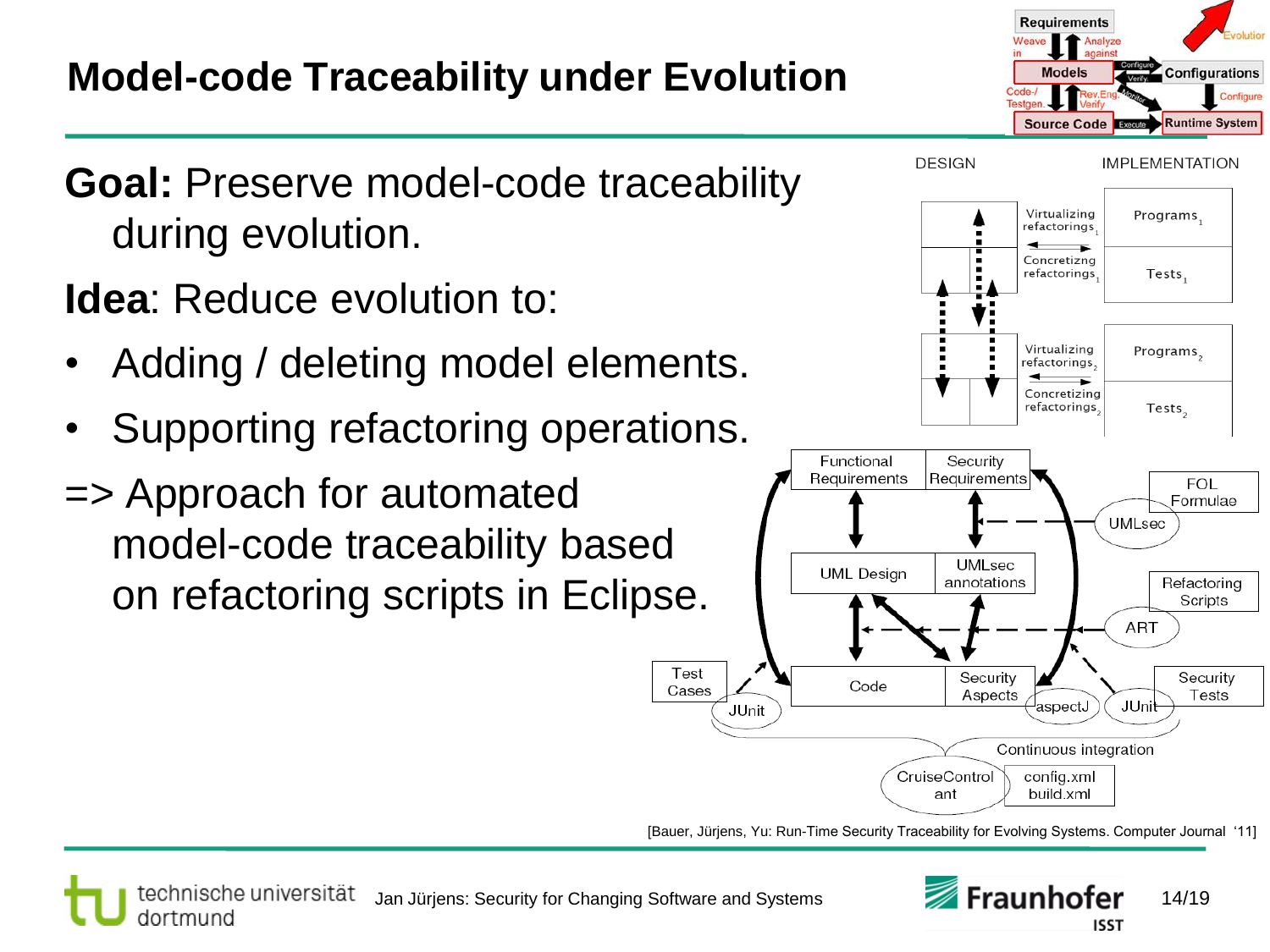# **Code Verification subject to Evolution**

Use evolution-based model verification and modelcode traceability for evolution-aware code verification using static analysis.

**Example:** Condition in sequence diagram correctly checked in implementation.

Project Csec (with Microsoft Research Cambridge): Implemented static analysis, found several weaknesses.



C LOC IML LOC outcome result type time verified simple mac  $\sim 250$ 12 symbolic  $4s$ RPC  $\sim 600$ 35 verified symbolic  $5s$ **NSI**  $\sim 450$ 40 verified computat.  $5s$  $CS<sub>ur</sub>$ flaws found  $\sim 600$  $20$  $5s$ flaws found **Metering**  $\sim 1000$  $51$  $15s$ 

Aizatulin, Gordon, Jürjens: Computational Verification of C Protocol Implementations by Symbolic Execution. CCS'12

Aizatulin, Gordon, Jürjens: Extracting and verifying cryptographic models from C protocol code by symbolic execution. CCS'11

> technische universität dortmund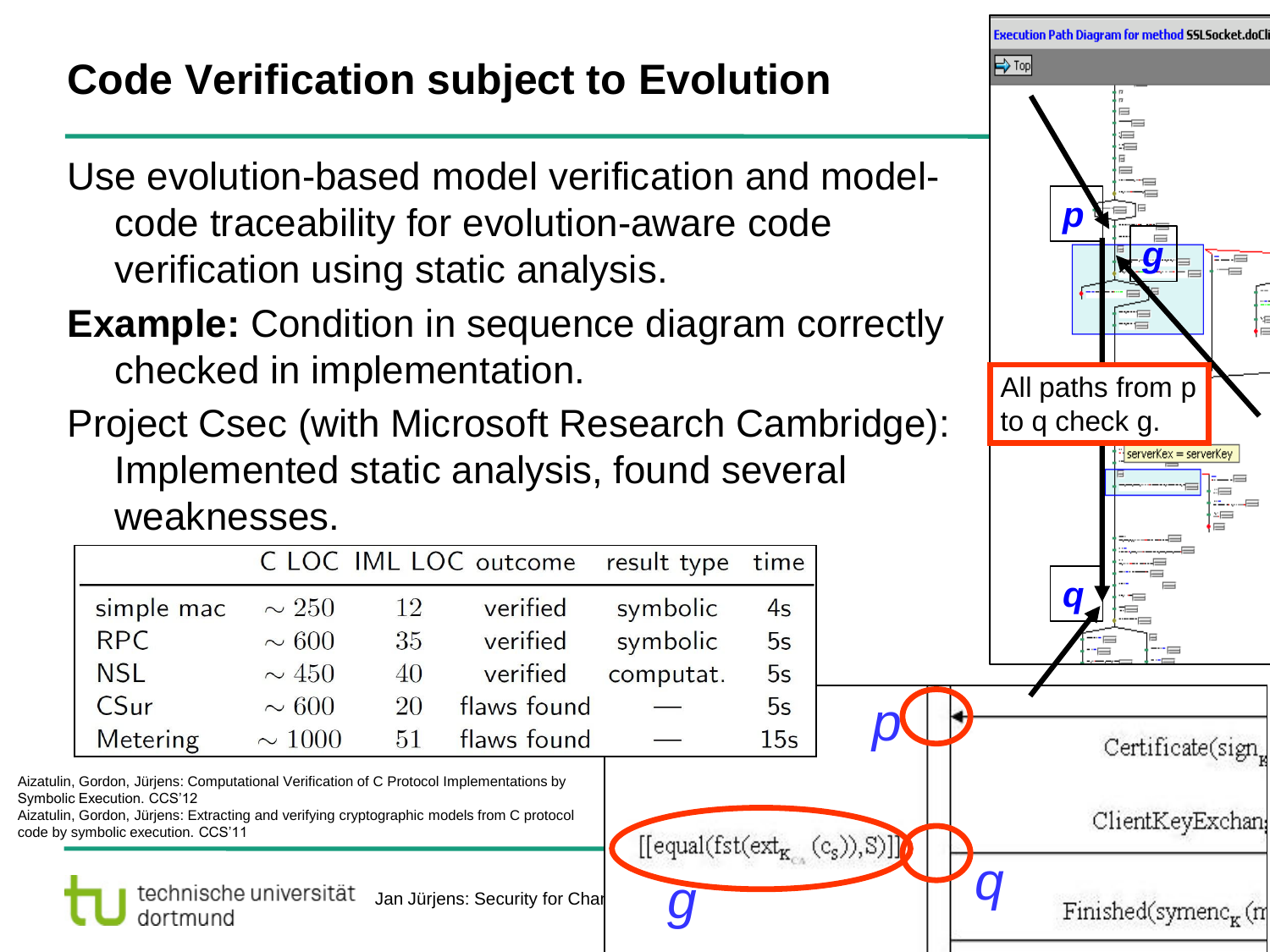

Relevant versions of source code not always available => run-time monitoring.

Relevant approach in the literature: Security Automata [F.B. Schneider 2000].

#### **Problem: no evolution** and only **, safety** "-**properties** supported (too restrictive e.g. for secure information flow).

- **So:** New approach, based on runtime verification (based on techniques from model-checking and testing).
- Formalize requirement to be monitored in LTL.

Continuous monitoring of system events through monitors generated from the models, **with evolution-based traceability.**

Including **non-safety-properties** (using 3-valued LTL-semantics).



#### **Example results**:

Bauer, Jürjens. Runtime Verification of Crypto-graphic Protocols. Computers & Security '10 Pironti, Jürjens. Formally-Based Black-Box Monitoring of Security Protocols. ESSOS'10

| Client                          | Server   No Monitor [s] Monitor [s] Overhead [s] Overhead [%] |       |          |        |
|---------------------------------|---------------------------------------------------------------|-------|----------|--------|
| $\text{GnuTLS}$ $\text{GnuTLS}$ | 0.109                                                         | 0.120 | $-0.011$ | 10.313 |
| OpenSSL JESSIE                  | 0.158                                                         | 0.172 | 0.014    | 8.986  |
| $GnuTLS$ JESSIE                 | 0.144                                                         | 0.148 | 0.004    | 2.788  |



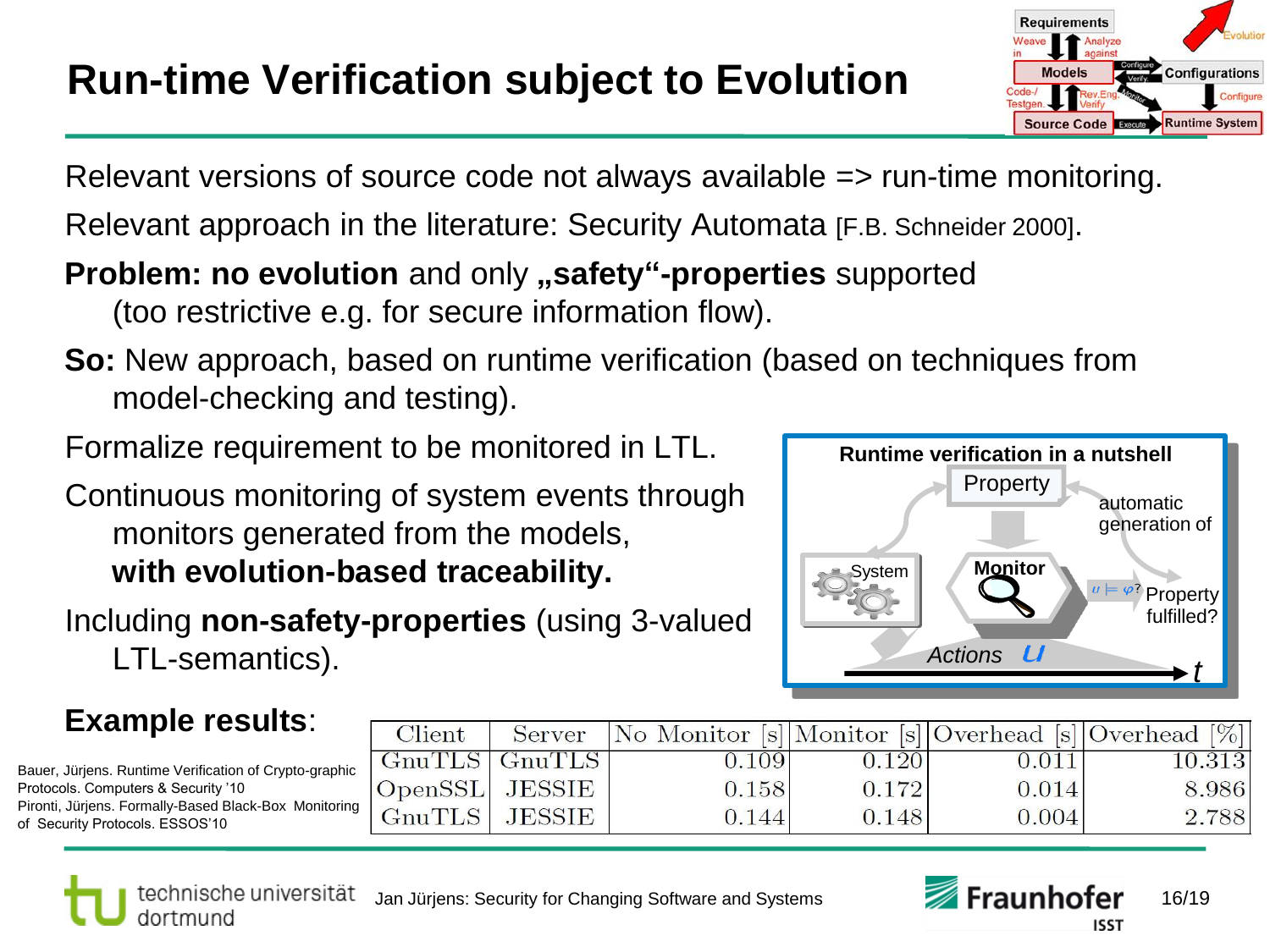# **Technical Validation**

- **Correctness**: based on formal semantics.
- **Completeness**: view model transformation as sequence of deletions, modifications and additions of model elements.
- Performance gain **maximal** where **difference << software.** Example result:
- Evolution-based verification: Performance **linear** in software size (given constant size of differences)
- Complete Re-Verification: Performance **exponential** in software size.

This condition is satisfied e.g. for:

- **Maintenance of stabile software**
- **QA tightly integrated with evolution**



Complete Re-Verificatio

Performance measurement comparison for verification of secure dependency

1000

in seconds



ference-based Verification

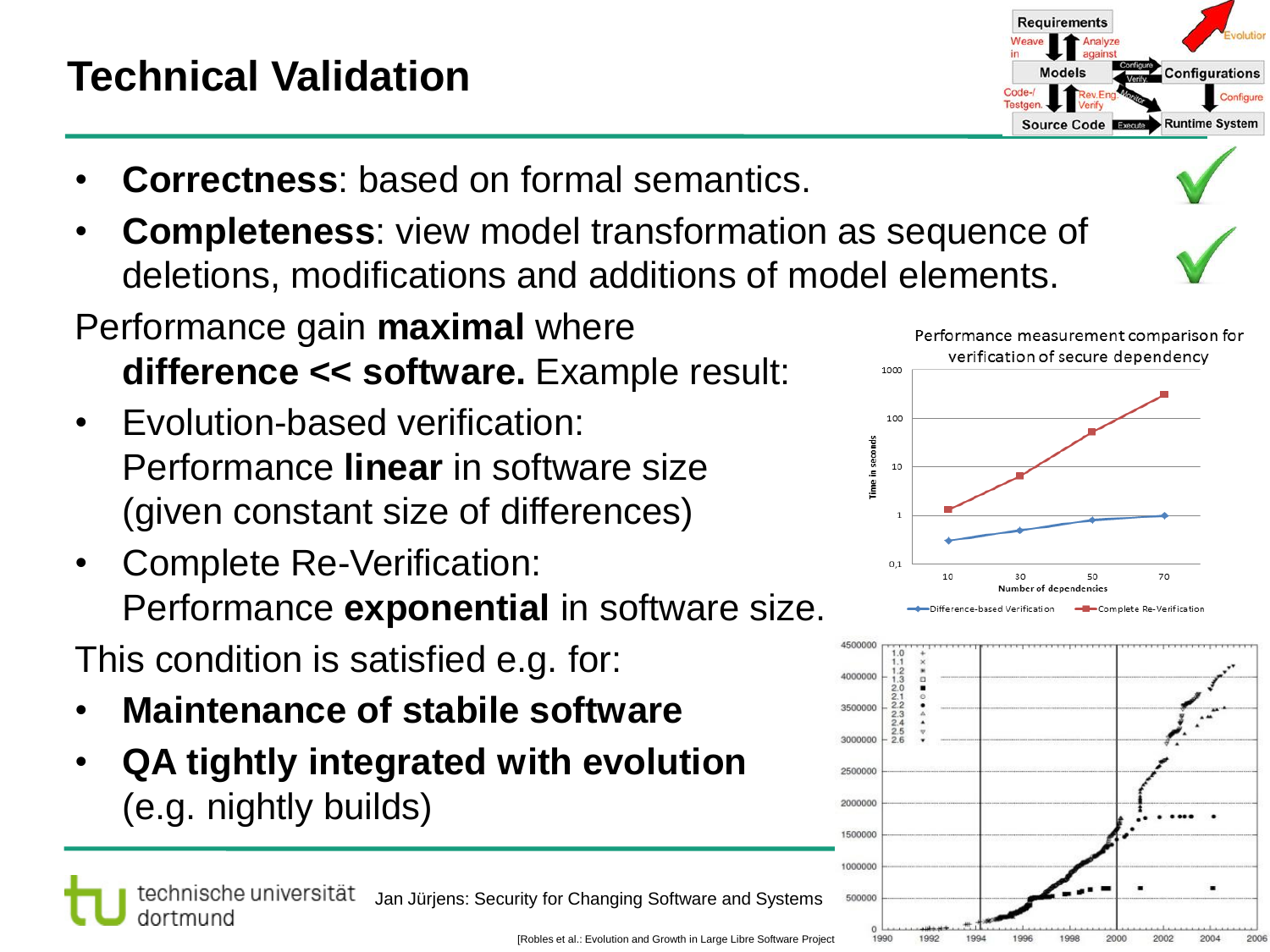# **Practical Validation**



# **Application of UMLsec in practice** (examples):

Jürjens et al.: Incremental Security Verification for Evolving UMLsec models. ECMFA'11

- Global Platform (smartcard software updates, Gemalto)
- Mobile software architecture (Telefonica O2 Germany)
- Biometric authentication system
- German Health Card
- Health information systems

Jürjens et al.: Model-based Security Analysis for Mobile Communications. ICSE'08

Lloyd, J. Jürjens, Security Analysis of a Biometric Authentication System using UMLsec and JML. Models'09

Jürjens, Rumm: Model-based Security Analysis of the German Health Card Architecture. Methods of Information in Medicine'08

Mouratidis, Sunyaev, Jürjens: Secure Information Systems Engineering: Experiences and Lessons Learned from Two Health Care Projects. CAiSE'09

Detected signification weaknesses for some of these.

Empirical comparison model-based vs. traditional QA (testing): Example: **Model-checking vs. simulation / testen**: Door control unit (coop. w. BMW). Model-checking: Additional effort (1-2 days / LTL formula), but detects also obscure bugs.

Jürjens, Trachtenherz, Reiss: Model-based Quality Assurance of Automotive Software. Models'08